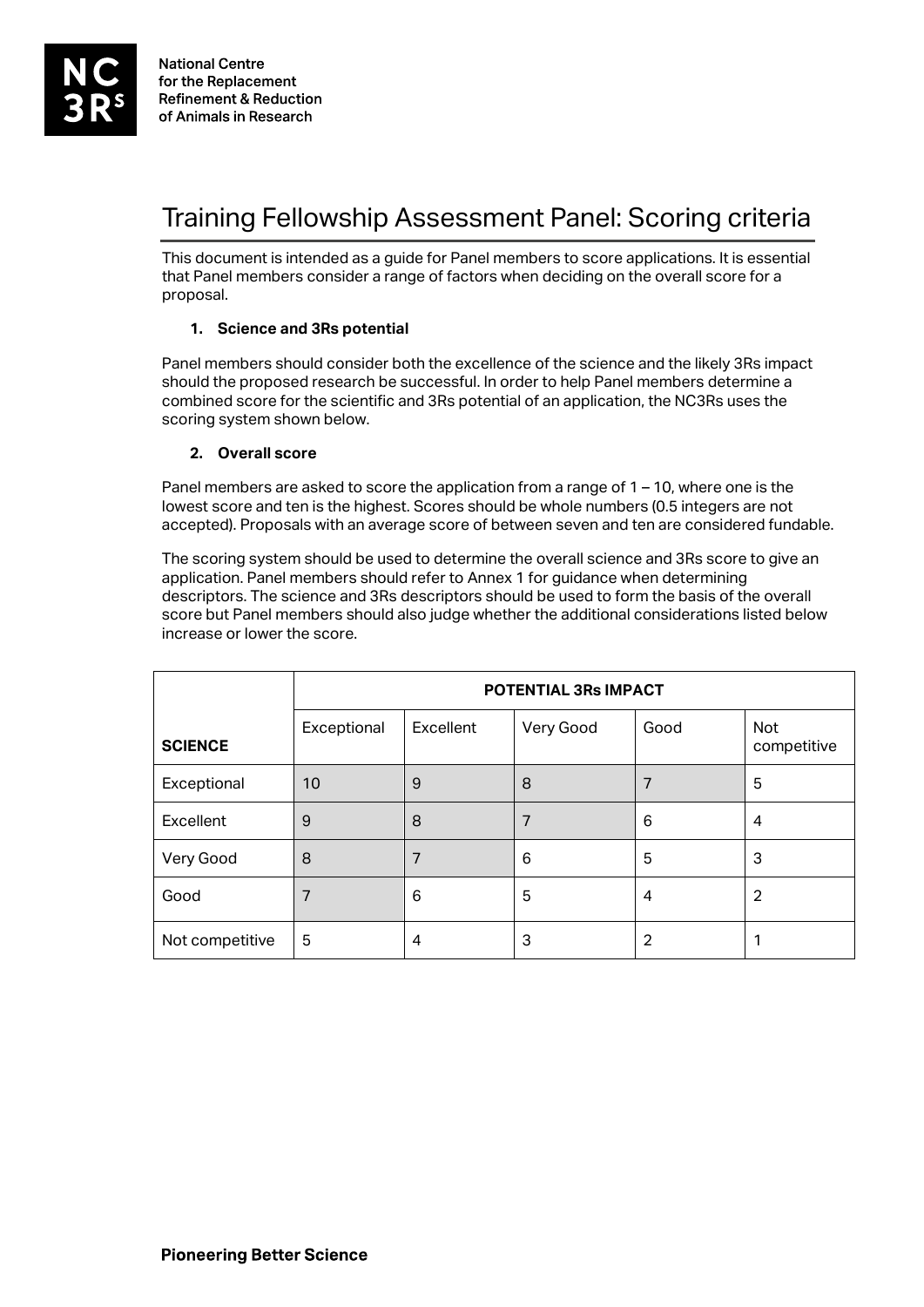When assessing Training Fellowship applications Panel members should also consider the topics listed below:

## **2. Applicant and research environment**

Panel members should consider the suitability and track record of the applicant and the appropriateness of the sponsors, mentors and research environment.

#### **2.1. The applicant**

- Area of expertise and ability to carry out the proposed work
- Research excellence, as demonstrated by evidence of outputs from previous research projects e.g. publications, conference presentations and awards
- Scientific independence, as demonstrated by independent research ideas and a clear understanding of the contribution of their research to their field
- Ambition and potential, as demonstrated by plans to access skills training (e.g. in another research centre or industry) and career development support that will underpin their future career
- Passion for and commitment to the NC3Rs mission, and enthusiasm for assuming an ambassadorial role for the 3Rs

### **2.2 Sponsors and research environment**

- Standing of the proposed sponsor(s) in the field, their area of expertise, and their suitability to providing scientific guidance on the proposed project
- **Standing of the proposed Research Organisation in the field**
- Appropriateness of the research environment for the proposed project, and for the autonomous development of the applicant independent of their group leader/supervisor
- Commitment of the organisation and Head of Department to the applicant and the proposed research programme
- Area of expertise and suitability of collaborators listed, and the value they add to the project and the development of the applicant

#### **2.3 Additional points for consideration**

In addition to the above, Panel members should also consider whether there are any other issues that could influence the overall score.

These include issues such as:

- Ethics and research governance (e.g. whether the work is ethically acceptable and if the ethical review and research governance arrangements are clear and acceptable)
- If animal research is proposed, whether due consideration has been given to the 3Rs (e.g. whether the species and numbers of animals to be used are adequately justified and the husbandry and care of the animals is appropriate)